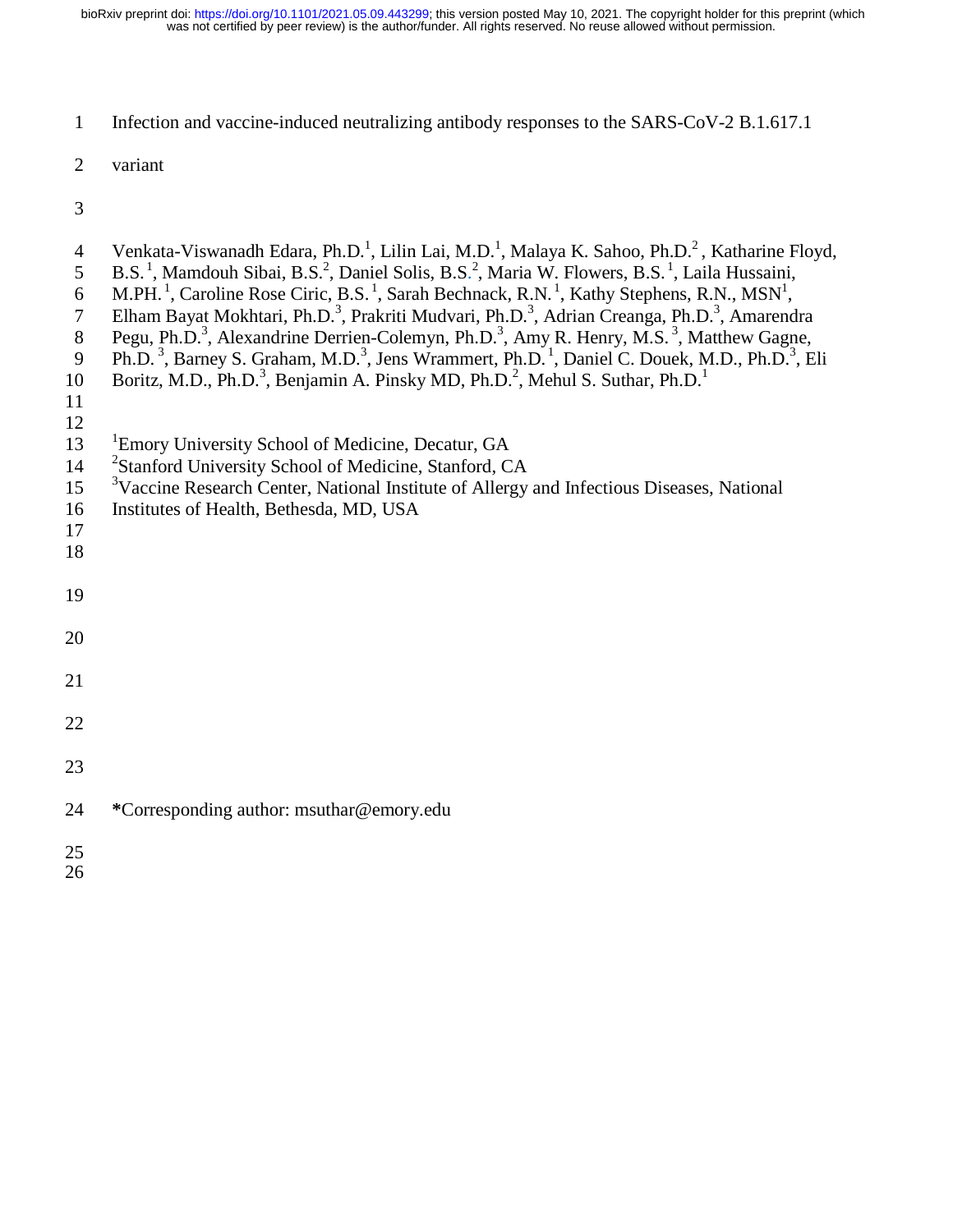was not certified by peer review) is the author/funder. All rights reserved. No reuse allowed without permission. bioRxiv preprint doi: [https://doi.org/10.1101/2021.05.09.443299;](https://doi.org/10.1101/2021.05.09.443299) this version posted May 10, 2021. The copyright holder for this preprint (which

## 27 **Abstract**

28 SARS-CoV-2 has caused a devastating global pandemic. The recent emergence of SARS-CoV-2 29 variants that are less sensitive to neutralization by convalescent sera or vaccine-induced 30 neutralizing antibody responses has raised concerns. A second wave of SARS-CoV-2 infections 31 in India is leading to the expansion of SARS-CoV-2 variants. The B.1.617.1 variant has rapidly 32 spread throughout India and to several countries throughout the world. In this study, using a live 33 virus assay, we describe the neutralizing antibody response to the B.1.617.1 variant in serum 34 from infected and vaccinated individuals. We found that the B.1.617.1 variant is 6.8-fold more 35 resistant to neutralization by sera from COVID-19 convalescent and Moderna and Pfizer 36 vaccinated individuals. Despite this, a majority of the sera from convalescent individuals and all 37 sera from vaccinated individuals were still able to neutralize the B.1.617.1 variant. This suggests 38 that protective immunity by the mRNA vaccines tested here are likely retained against the 39 B.1.617.1 variant. As the B.1.617.1 variant continues to evolve, it will be important to monitor 40 how additional mutations within the spike impact antibody resistance, viral transmission and 41 vaccine efficacy.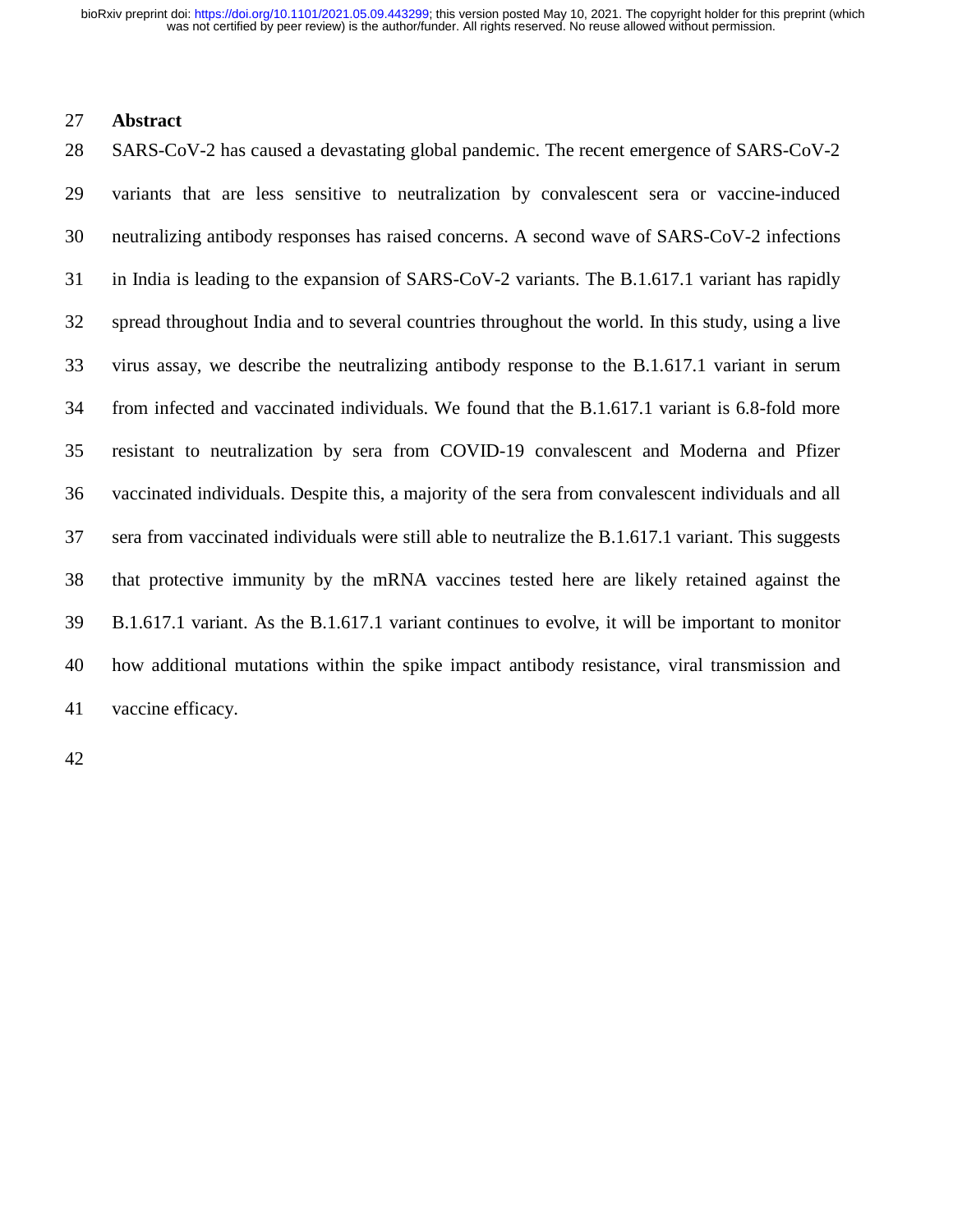43 SARS-CoV-2 has caused a devastating global pandemic. The recent emergence of SARS-CoV-2 44 variants that are less sensitive to neutralization by convalescent sera or vaccine-induced 45 neutralizing antibody responses has raised concerns<sup>1,2</sup>. A second wave of SARS-CoV-2 46 infections in India is leading to the expansion of SARS-CoV-2 variants. These variants contain 47 mutations arising within the spike protein that are known to increase resistance to antibody 48 neutralization<sup>3</sup>. The B.1.617.1 variant was first identified in India and has rapidly spread 49 throughout India and to several countries throughout the world. In this study, using a live virus 50 assay, we describe the neutralizing antibody response to the B.1.617.1 variant in serum from 51 infected and vaccinated individuals.

52

53 The B.1.617.1 was isolated from a residual mid turbinate swab from a patient in Stanford, CA in 54 March 2021 (hCoV-19/USA/CA-Stanford-15\_S02/2021). Relative to the WA1/2020 virus 55 (nCoV/USA\_WA1/2020), the B.1.617.1 variant contains several mutations within the spike 56 protein, including within the N-terminal antigenic supersite  $(G142D)$  and  $E154K$ <sup>4</sup>, the receptor 57 binding domain (L452R and E484Q) and within the polybasic furin cleavage site at the S1/S2 58 boundary (P681R). Here, we used a Live virus Focus Reduction Neutralization Test (FRNT) $\delta$  to 59 compare the neutralizing antibody response in serum from 24 convalescent COVID-19 60 individuals (31-91 days after symptom onset)<sup>1</sup>, 15 mRNA-1273 vaccinated individuals (35-51) 61 days post-2nd dose), and 10 BNT162b2 vaccinated individuals (7-27 days post-2nd dose).

62

63 Across samples from infected and vaccinated individuals, all individuals showed reduced 64 neutralization titers against the B.1.617.1 variant. In the convalescent sera samples, the FRNT<sub>50</sub> 65 geometric mean titers (GMT) were 514 for WA1/2020 (95% CI, 358 to 740) and 79 for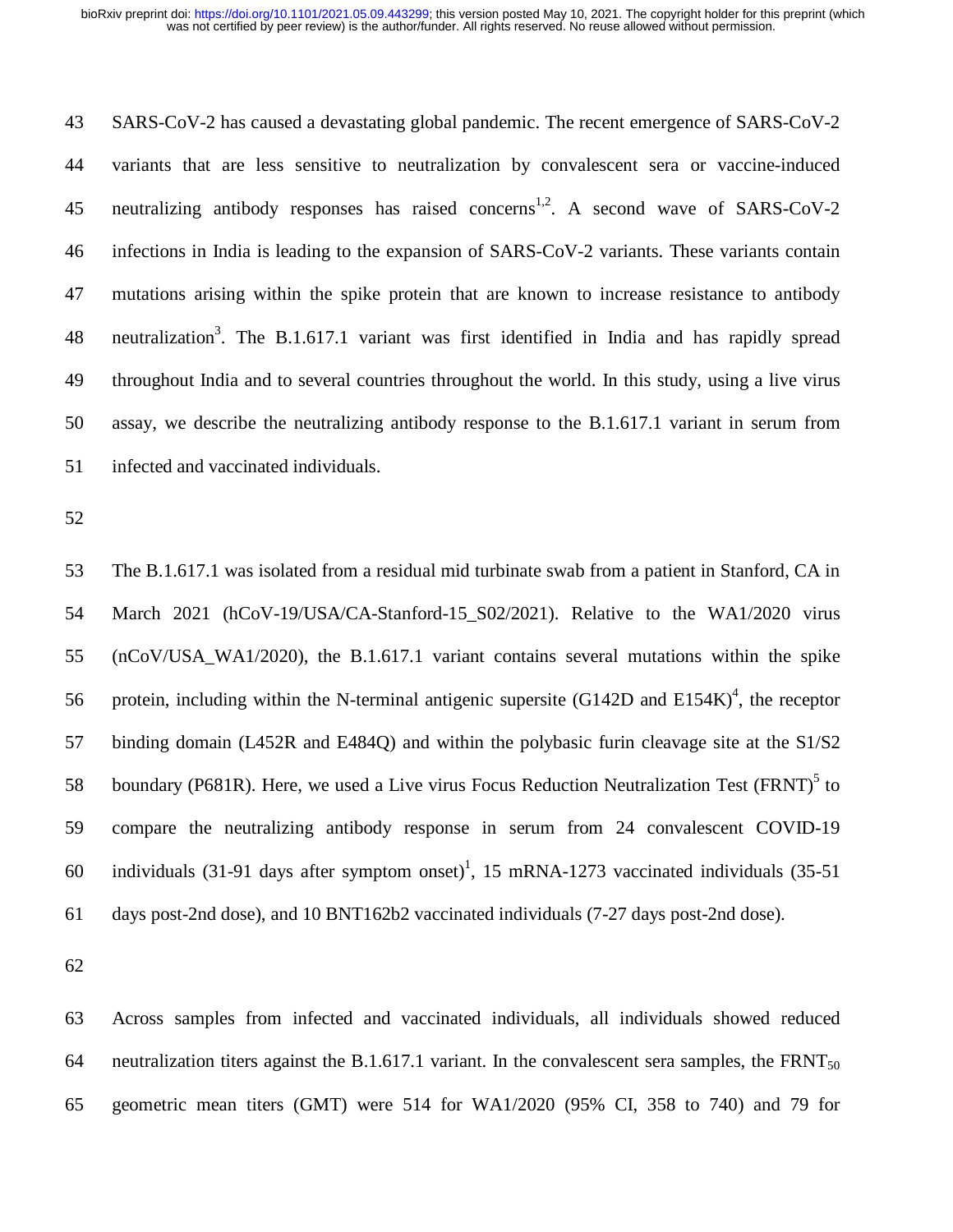66 B.1.617.1 (95% CI, 49 to 128), and 5 samples were undetectable against the B.1.617.1 variant. 67 Among the mRNA-1273 vaccinated sera samples, the GMTs were 1332 for WA1/2020 (95% CI, 68 905 to 1958) and 190 for B.1.617.1 (95% CI, 131 to 274). In the BNT162b2 vaccinated sera 69 samples, the GMTs were 1176 for WA1/2020 (95% CI, 759 to 1824) and 164 for B.1.617.1 70 (95% CI, 104 to 258). Among the three sample groups the FRNT<sub>50</sub> GMTs for B.1.617.1 were 71 statistically significantly lower than the WA1/2020 strain.

72

73 Our results show that the B.1.617.1 variant is 6.8-fold less susceptible to neutralization by sera 74 from infection and vaccinated individuals. Despite this, a majority of the sera from convalescent 75 individuals (79%; 19/24 samples) and all sera from vaccinated individuals were still able to 76 neutralize the B.1.617.1 variant. This suggests that protective immunity by the mRNA vaccines 77 tested here are likely retained against the B.1.617.1 variant. As the B.1.617.1 variant continues to 78 evolve, it will be important to monitor how additional mutations within the spike impact 79 antibody resistance, viral transmission and vaccine efficacy.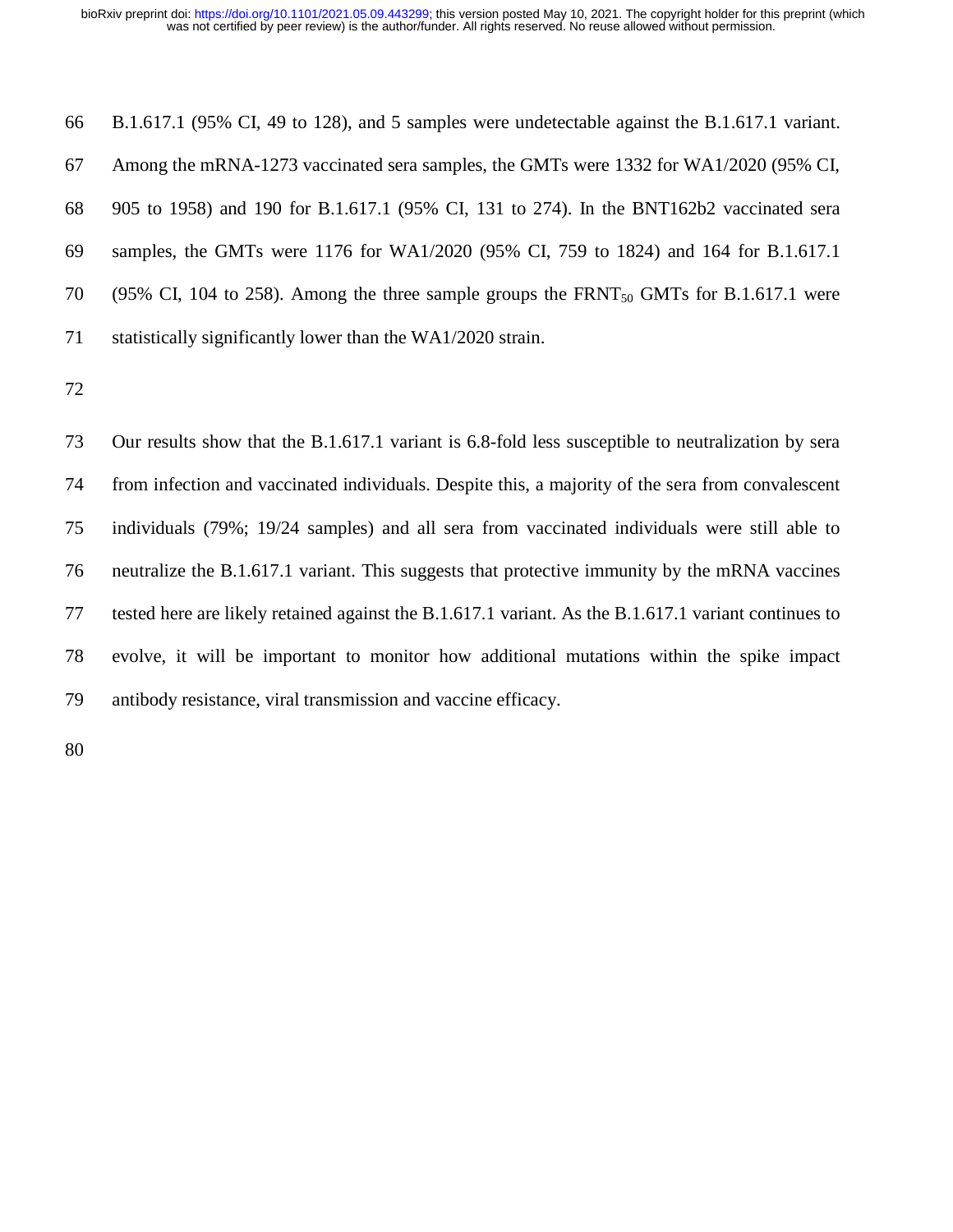## 81 **Figure 1: Neutralizing antibody responses between WA1/2020 and B.1.617.1 viruses after**  82 **infection and vaccination.** Data from the following cohorts are shown from natural infection: 24 83 convalescent COVID-19 individuals (31-91 days after symptom onset, panel A), Moderna 84 (mRNA-1273) vaccinated: 15 individuals (35-51 days post-2nd dose, panel B), and Pfizer-85 BioNTech (BNT162b2) vaccinated: 10 individuals (7-27 days post-2nd dose, panel C). In panels 86 A-C, the FRNT<sub>50</sub> GMTs for WA1/2020 and B.1.617.1 are shown. The connecting lines between 87 WA1/2020 and B.1.617.1 represents matched serum samples. The horizontal dashed lines along 88 the X-axis indicate the limit of detection (FRNT50 GMT= 20). Normality of the data was 89 determined using Shapiro Wilk normality test. Non-parametric pairwise analysis for 90 neutralization titers were performed by Wilcoxon matched-pairs signed rank test. \*\*p<0.01; 91 \*\*\*\*p<0.0001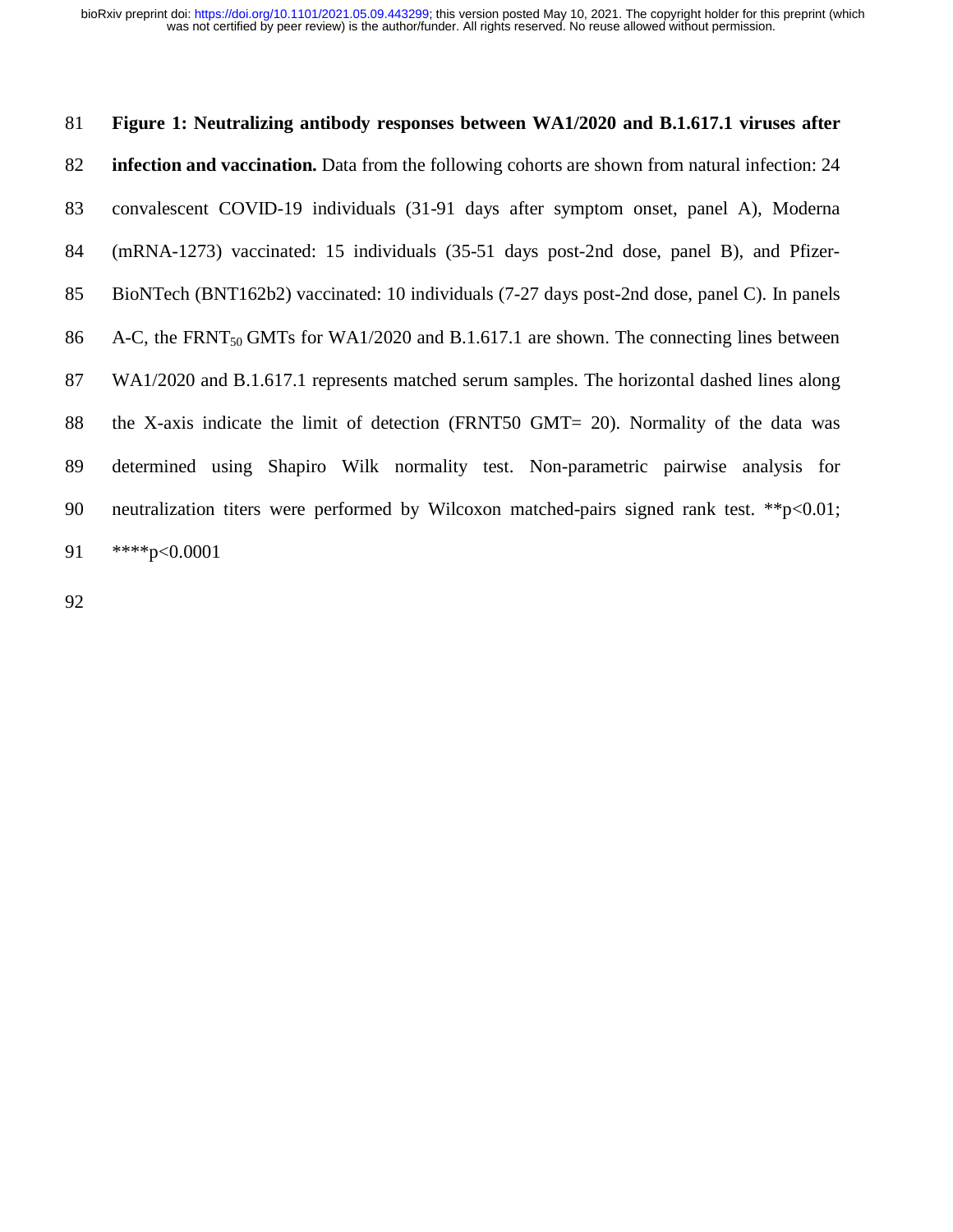was not certified by peer review) is the author/funder. All rights reserved. No reuse allowed without permission. bioRxiv preprint doi: [https://doi.org/10.1101/2021.05.09.443299;](https://doi.org/10.1101/2021.05.09.443299) this version posted May 10, 2021. The copyright holder for this preprint (which

## 93 **Acknowledgments**

94 This work was supported in part by grants (NIH P51 OD011132, 3U19AI057266-17S1 to Emory 95 University) from the National Institute of Allergy and Infectious Diseases (NIAID), National 96 Institutes of Health (NIH), by intramural funding from the National Institute of Allergy and 97 Infectious Diseases, by The Oliver S. and Jennie R. Donaldson Charitable Trust, Emory 98 Executive Vice President for Health Affairs Synergy Fund award, the Pediatric Research 99 Alliance Center for Childhood Infections and Vaccines and Children's Healthcare of Atlanta, the 100 Emory-UGA Center of Excellence for Influenza Research and Surveillance, COVID-Catalyst- $I<sup>3</sup>$ 101 Funds from the Woodruff Health Sciences Center and Emory School of Medicine, Woodruff 102 Health Sciences Center 2020 COVID-19 CURE Award. Funders played no role in the design 103 and conduct of the study; collection, management, analysis, and interpretation of the data; 104 preparation, review, or approval of the manuscript; and decision to submit the manuscript for 105 publication.

106

107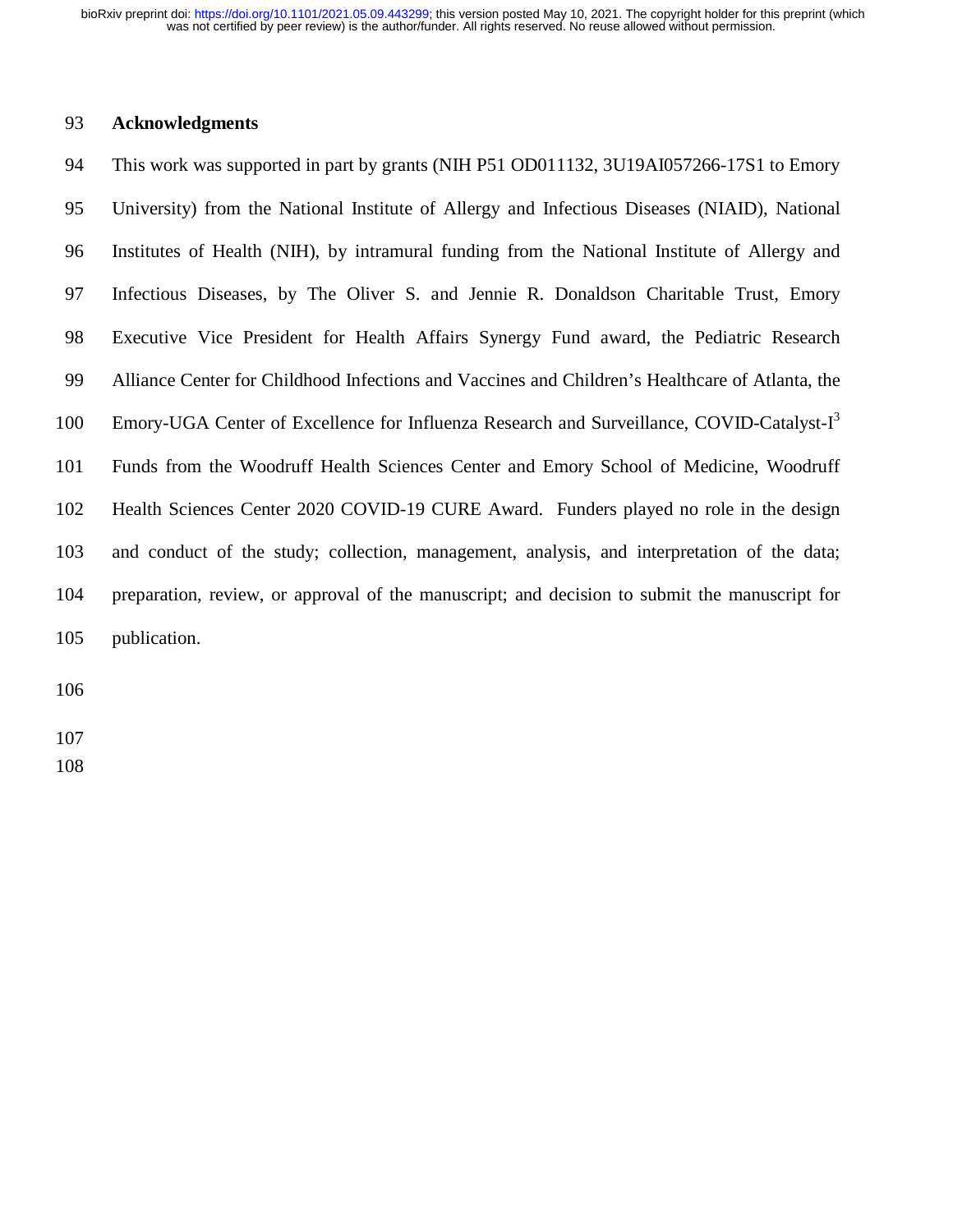## 109 **References**

110 1. Edara VV, Norwood C, Floyd K, et al. Infection- and vaccine-induced antibody binding 111 and neutralization of the B.1.351 SARS-CoV-2 variant. Cell Host Microbe 2021;29:516-21 e3.

112 2. Liu Z, VanBlargan LA, Bloyet LM, et al. Identification of SARS-CoV-2 spike mutations 113 that attenuate monoclonal and serum antibody neutralization. Cell Host Microbe 2021.

114 3. Plante JA, Mitchell BM, Plante KS, Debbink K, Weaver SC, Menachery VD. The variant 115 gambit: COVID-19's next move. Cell Host Microbe 2021;29:508-15.

116 4. Cerutti G, Guo Y, Zhou T, et al. Potent SARS-CoV-2 neutralizing antibodies directed 117 against spike N-terminal domain target a single supersite. Cell Host Microbe 2021.

- 118 5. Vanderheiden A, Edara VV, Floyd K, et al. Development of a Rapid Focus Reduction
- 119 Neutralization Test Assay for Measuring SARS-CoV-2 Neutralizing Antibodies. Curr Protoc
- 120 Immunol 2020;131:e116.
- 121